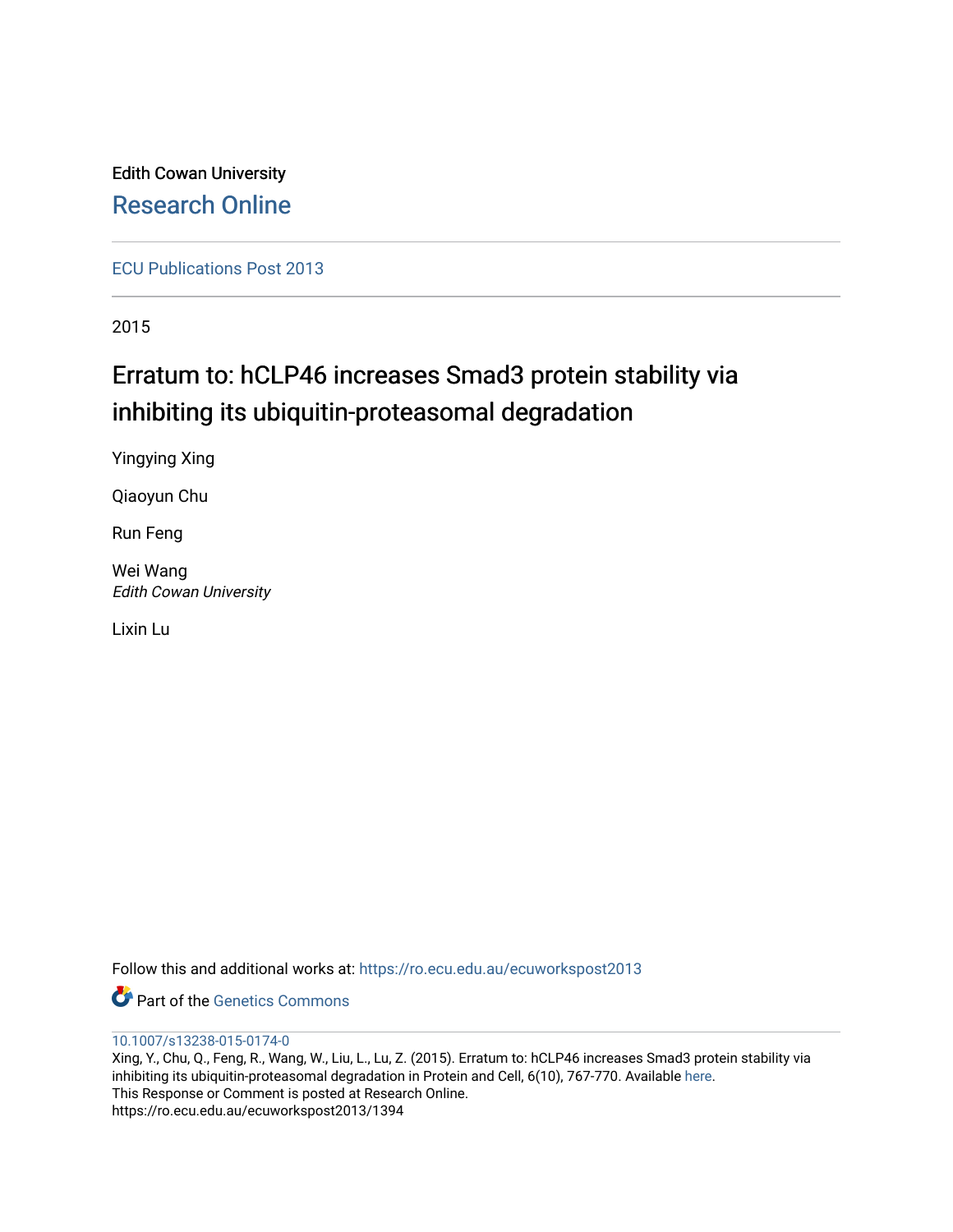# **LETTER**

## hCLP46 increases Smad3 protein stability via inhibiting its ubiquitin-proteasomal degradation

### Dear Editor,

hCLP46 (human CAP10-like protein 46 kDa) was initially isolated and identified from human acute myeloid leukemia transformed from myelodysplastic syndrome (MDS-AML) CD34<sup>+</sup> cells (Teng et al., [2006\)](#page-4-0) and we demonstrated previously that hCLP46 is abnormally expressed in many hematopoietic malignancies (Wang et al., [2010\)](#page-4-0). Studies from its Drosophila homolog, Rumi, suggested that Notch is a potential target of hCLP46 (Acar et al., [2008](#page-4-0)). We also found that overexpression of hCLP46 enhances Notch activation and regulates cell proliferation in a cell type-dependent man-ner (Ma et al., [2011;](#page-4-0) Chu et al., [2013\)](#page-4-0). However, hCLP46<sup>-/−</sup> embryos show more severe phenotypes compared to those displayed by other global regulators of canonical Notch signaling, suggesting that hCLP46 is likely to have additional important targets during mammalian development (Fernandez-Valdivia et al., [2011](#page-4-0)). Based on the crosstalk between Notch and the transforming growth factor-β (TGF-β) signaling, we proposed that hCLP46 might be involved in TGF-β signal regulation, but the detail mechanism remains unclear.

With the full length or truncated plasmids encoding hCLP46 1–120 aa (no CAP10 domain) or hCLP46 121–392 aa (with CAP10 domain), we found that overexpression of hCLP46 1–120 aa had no obvious effect on Smad3 expression, whereas both hCLP46 121–392 aa and hCLP46-full length significantly increased Smad3 protein expression, suggesting that hCLP46 increases Smad3 expression in a CAP10 domain dependent manner (Fig. [1A](#page-2-0) and [1](#page-2-0)B). To determine the mechanism through which hCLP46 regulates Smad3 expression, we generated a stable cell line inducibly overexpressing hCLP46, which is named as 293TRexhCLP46 hereinafter. When cells were incubated with 0.5 μg/mL Tetracycline (Tet) for 24 h, the pronounced induction of hCLP46 resulted in 85% increase of Smad3 expression (Fig. [1C](#page-2-0) and [1](#page-2-0)D). We then examined Smad3 protein turnover in 293TRex-hCLP46 cells by blocking protein synthesis. In Tet off cells, administration of CHX (50 μg/mL) caused a remarkable decrease of Smad3 in a time dependent manner (Fig. [1C](#page-2-0) and [1D](#page-2-0)). The half-life is only about 0.5 h, suggesting that endogenous Smad3 undergoes fast degradation at the

steady state. However, the half-life of Smad3 protein was significantly longer in Tet on cells as compared with that observed in Tet off cells, suggesting that hCLP46 could increase Smad3 protein stability (Fig. [1](#page-2-0)C and [1D](#page-2-0)). When endogenous hCLP46 was knocked down by siRNA, significantly reduction in Smad3 expression was observed (Fig. [1](#page-2-0)E). It is notable that the mRNA levels of Smad3 were not affected by overexpression or knockdown of hCLP46 (Fig. S1A and S1B). To determine whether the degradation of Smad3 is mediated by proteasome, we treated 293TRexhCLP46 cells with 20 μmol/L 26S proteasome inhibitor MG-132 for 3 h, which resulted in a two-fold increase in Smad3 expression in Tet off cells (Fig. [1](#page-2-0)F and [1](#page-2-0)G). In the presence of MG132, hCLP46 overexpression still significantly increased Smad3 protein level whereas hCLP46 knockdown had no obvious effect on Smad3 expression (Fig. [1](#page-2-0)F and [1](#page-2-0)G). Consistently, we found that Smad3 was polyubiquitinated in cells treated with MG132 and the ubiquitination of Smad3 was attenuated by overexpression of hCLP46 (Fig. [1](#page-2-0)H), but enhanced by knockdown of endogenous hCLP46 (Fig. [1](#page-2-0)I), suggesting that hCLP46 increases Smad3 expression and protein stability through inhibiting proteasomal degradation of Smad3.

We then attempted to evaluate the impact of hCLP46 on TGF-β signaling. Overexpression of hCLP46 inhibited cell viability at basal condition and further exacerbated TGF-β1 induced cell viability inhibition (2 ng/mL, 24 h) (Fig. [2](#page-3-0)A). In contrast, knockdown of hCLP46 by siRNA increased cell viability and almost totally blocked the inhibition of cell proliferation by TGF-β1 (Fig. [2](#page-3-0)B). In addition, TGF-β1 treatment significantly increased the expression of two cell cycle inhibitors (p21 and p27) as compared to control cells, which were further enhanced by overexpression of hCLP46 (Fig. [2](#page-3-0)C and [2](#page-3-0)D), whereas attenuated by knockdown of hCLP46 (Fig. [2](#page-3-0)E and [2F](#page-3-0)), suggesting that hCLP46 enhances TGF-β signaling by modulating Smad3 expression.

As Notch signaling might be involved in Smad3 regulation, we treated cells with DAPT (2 μmol/L, 12 h) or EDTA (5 mmol/L, 15 min and then replaced with fresh DMEM plus 10% FBS and cultured for additional 6 h) to inhibit or activate

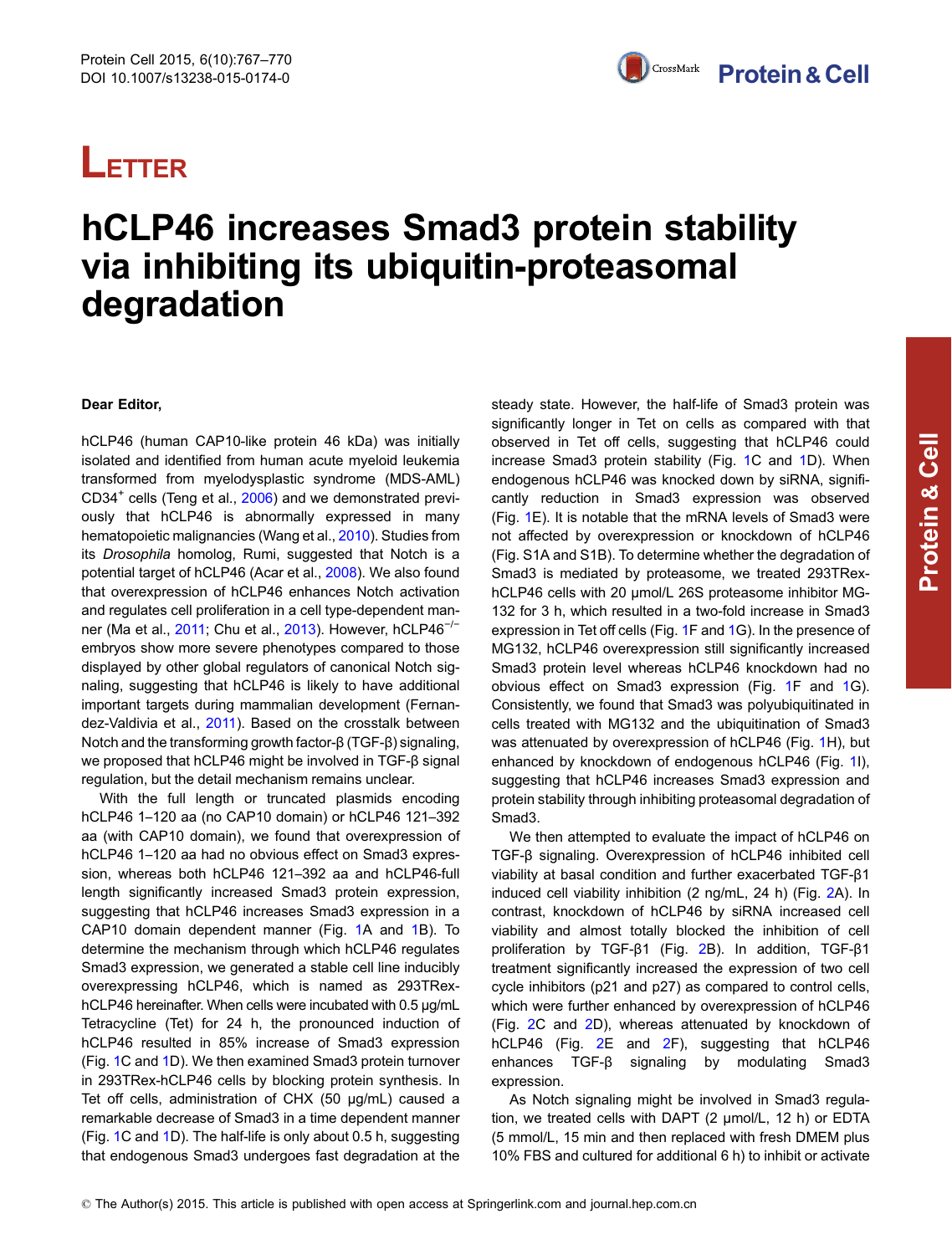<span id="page-2-0"></span>

Figure 1. hCLP46 increases Smad3 expression by preventing its proteasomal degradation in 293TRex cells. (A) 293TRex cells were transfected with full length of hCLP46 or truncated plasmids encoding hCLP46 1–120 aa or hCLP46 121–392 aa for 48 h, the protein levels of Myc and Smad3 were determined by Western blot. (C) 293TRex-hCLP46 cells were cultured in absence or presence of 0.5 μg/mL Tet for 24 h and 50 μg/mL CHX was then added as indicated. Total cell lysates were probed for Myc and Smad3. (E) After transfected with control or hCLP46 specific siRNA for 72 h, the protein level of Smad3 was determined. (F) 293TRex-hCLP46 cells were incubated with or without 0.5 μg/mL Tet for 24 h or transfected with hCLP46 specific siRNA for 72 h, 20 μmol/L MG132 was then added for 3 h. Cell lysates were examined by Western blot for Smad3 or used for immunoprecipitation (IP) with no antibody (−) or anti-Smad3 then probed with ubiquitin antibody (anti-Ub) (H and I). β-Tubulin was used as a loading control in (A), (C), (E) and (F). Immunoblot band intensities were quantified using loading controls (B, D and G).  $n = 4$  in each group. \*Indicates  $P < 0.05$  comparing to control and hCLP46 plasmids transfected or CHX/MG132 treated cells.  $*$ Indicates  $P < 0.05$ comparing to control and hCLP46 overexpressed cells.

Notch signaling respectively. DAPT treatment resulted in dramatically decrease of the NICD expression, but has no effect on Smad3 expression (Fig. S2A–C). EDTA significantly increased NICD and Smad3 levels. However, cells with hCLP46 overexpression still had more Smad3 expression than that of control cells (Fig. S2D–F). Together, these

data suggest that hCLP46 regulates Smad3 expression is not affected by Notch signaling.

As the primary intracellular transducer, Smad3 is a critical mediator of the cytostatic response to TGF-β (Zhang et al., [2014](#page-4-0)). Evidence for this comes from the observation that a variety of primary cells from Smad3-null mice are partially

Protein

& Cell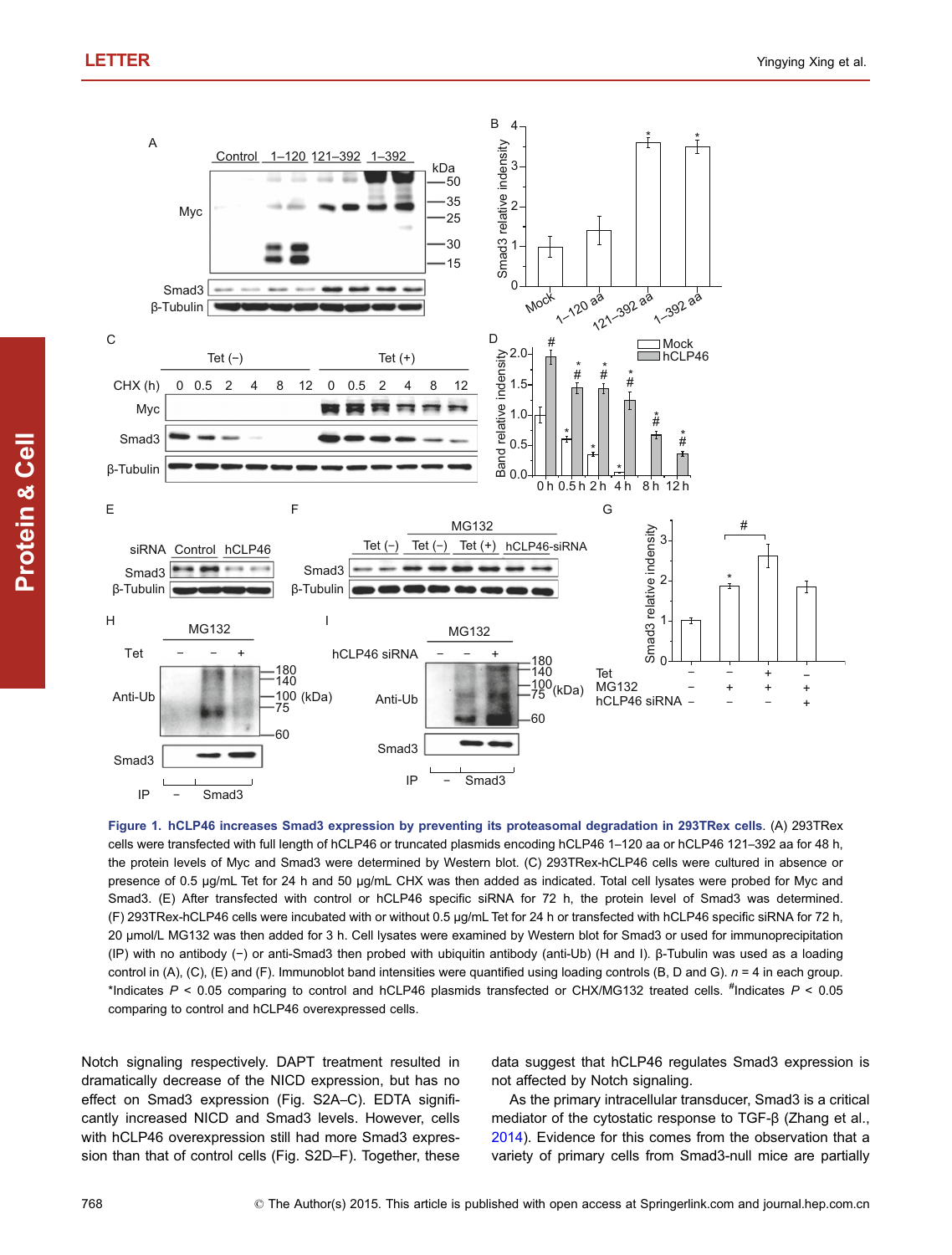<span id="page-3-0"></span>

Figure 2. hCLP46 enhanced TGF-β1 induced cell growth arrest and up-regulation of cell cycle inhibitors. (A) 293TRexhCLP46 cells were cultured in absence or presence of 0.5 μg/mL Tet for 24 h and 2 ng/mL TGF-β1 was then added for 24 h. Cell viability was determined by MTT method. (B) 293TRex-hCLP46 cells were maintained in absence of Tet and transfected with control or hCLP46 specific siRNA for 48 h. Then cells were treated with 2 ng/mL TGF-β1 for additional 24 h. Cell viability was determined by MTT method. In (A) and (B), data were collected from 8 independent experiments. (C) Lysates from control, Tet, TGF-β1 and Tet plus TGF-β1 treated cells were probed for p21 and p27. (E) The protein levels of p21 and p27 were also determined in lysates from control, hCLP46 siRNA, TGF-β1 and hCLP46 siRNA plus TGF-β1 treated cells. β-Tubulin was used as a loading control in (C) and (E). Immunoblot band intensities were quantified using loading controls (D and F).  $n = 3$  in each group. \*Indicates  $P < 0.05$  comparing to control and TGF-β1 treated cells. <sup>#</sup>Indicates P < 0.05 comparing to control and hCLP46 overexpressed or hCLP46 siRNA transfected cells.

resistant to TGF-β induced growth arrest (Datto et al., [1999](#page-4-0); Yang et al., [1999\)](#page-4-0) and exogenous overexpression of Smad3 sensitizes cells to TGF-β induced growth arrest and apoptosis (Wildey et al., [2003](#page-4-0)). Importantly, it was found that treatment with the proteasome inhibitor caused an accumulation of Smad3 protein in absence of TGF-β1, suggesting that not only in response to TGF-β but also in a steady state, the level of Smad3 is regulated by the proteasome pathway (Inoue et al., [2004\)](#page-4-0). In addition, several studies demonstrated that the steady-state stability of Smad3 is an important determinant of cellular sensitivity to TGF-β (Guo et al., [2008](#page-4-0)) and the U-box-containing carboxyl terminus of Hsc70-interacting protein has been identified as an E3 ubiquitin ligase to degrade Smad3 at steady state (Xin et al., [2005](#page-4-0)). In agreement with those findings, we demonstrated that hCLP46 modulates Smad3 protein stability by inhibiting